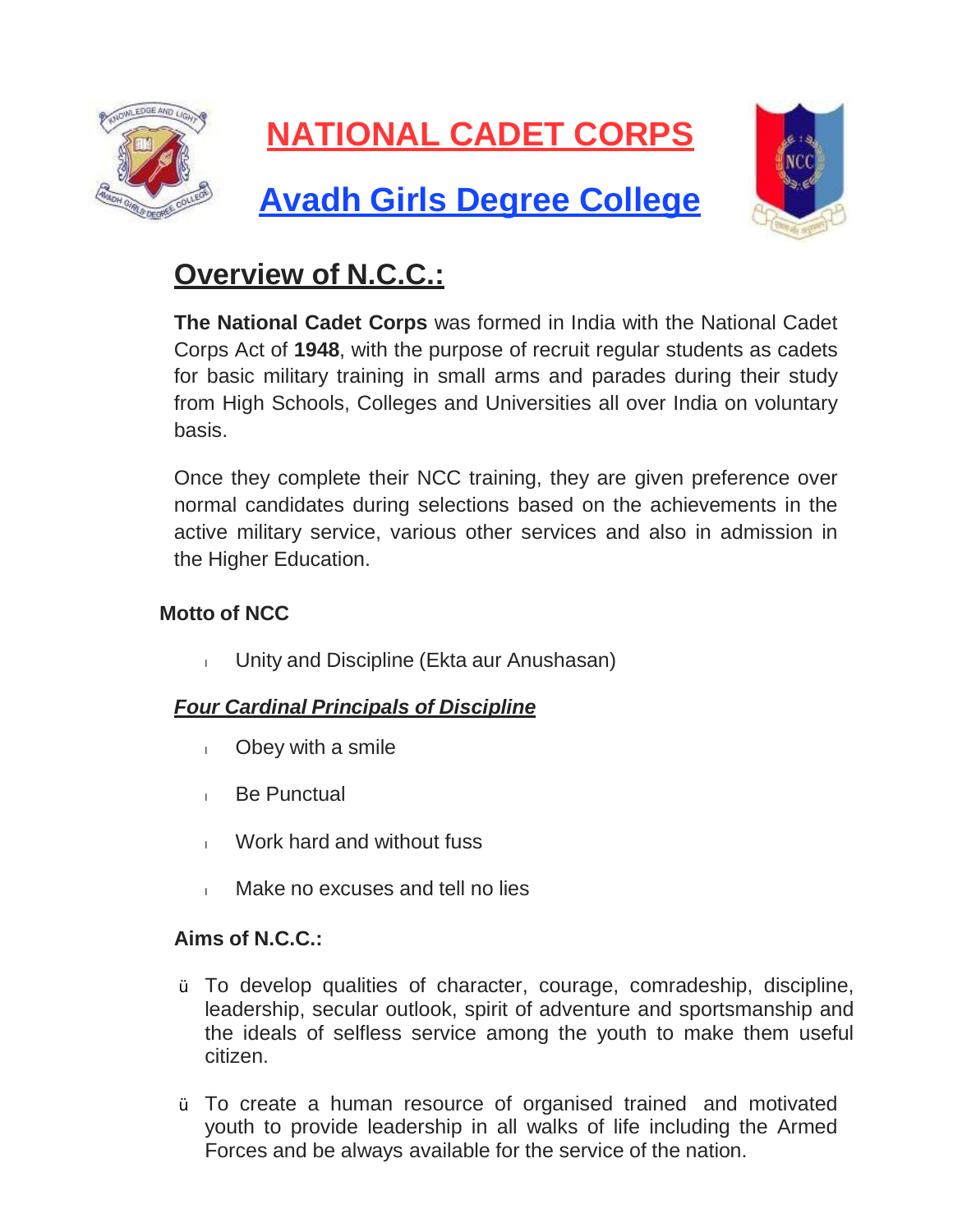#### **Oath:**

*"I do hereby solemnly promise that I will serve my motherland most truly and loyally and that, I will abide by the rules and regulations of the National Cadet Corps. Further under the command and control of my Commanding Officer I will participate in every camp most sincerely and wholeheartedly".*

#### **N.C.C. Organisation:**

The National Cadet Corps is **headed by a Director General, an Army Officer of the rank of Lt. General,** who is responsible for the functioning of the National Cadet Corps in the country through the National Cadet Corps Headquarters situated at Delhi. The organizational structure of NCC is as under:

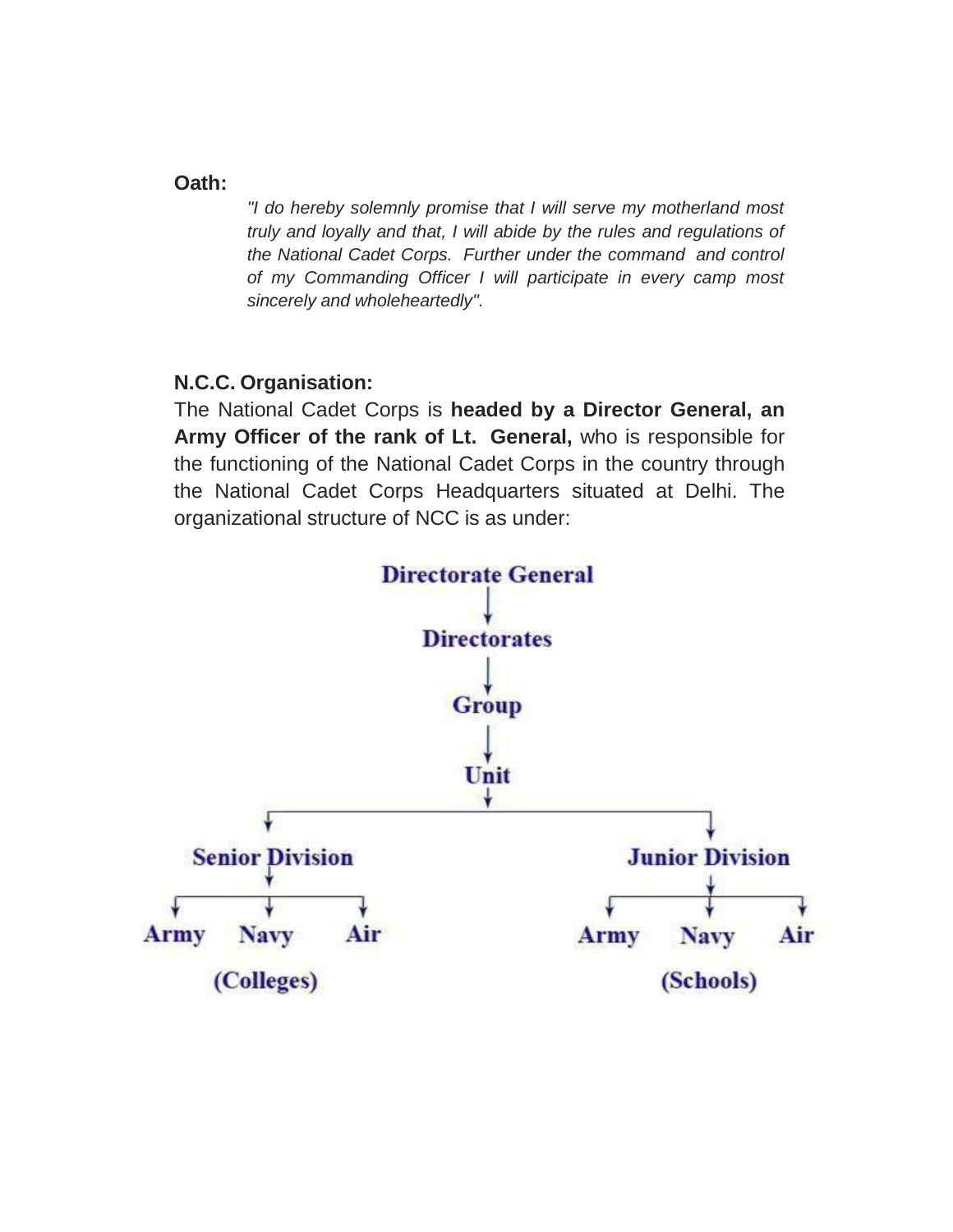### **Ranks of cadets in Senior Wing N.C.C.:**

| Army Wing                              |
|----------------------------------------|
| <b>Senior Under Officer</b>            |
| <b>Cadet Under Officer</b>             |
| <b>Company Quarter Master Sergeant</b> |
| Sergeant                               |
| Corporal                               |
| Lance Corporal                         |
| Cadet                                  |

### **Training**

Training is a very important and compulsory component in NCC. Cadets training includes rifle, drill, shooting, map reading, first aid, Gliding / Flying, boat pulling, sailing, Adventure activities and camp training covering basic of military training in Army, Navy and Air Force.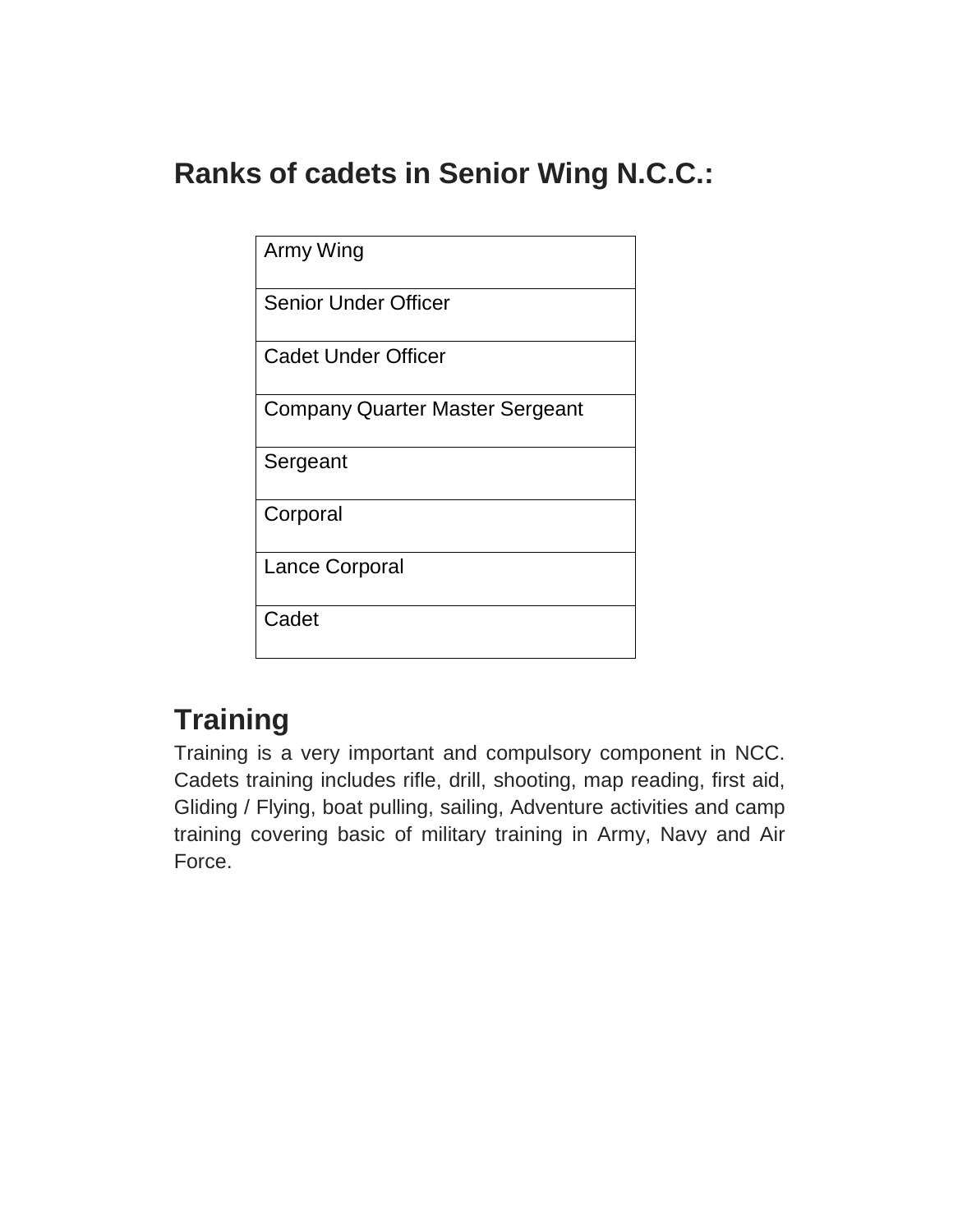### **Basic Training:**

#### <sup>Ÿ</sup> **Drill**

Cadets must be made to understand the aim and purpose of teaching drill, so that they are suitably motivated and do not take it as "fatigue". Emphasis will be laid on correct bearing, marching, saluting and arms drill. Inter-squad competitions may be organized to create interest.

### <sup>Ÿ</sup> **Weapon Training**

Cadets generally take keen interest in weapon and firing. Units must liaise with nearby Service and Para-Military Units to ensure that all cdts get an opportunity to fire their authorized amn. Use of firing simulators may be made to optimize trg efforts where possible.

### <sup>Ÿ</sup> **Adventure Training**

Adventure activities have been incorporated in NCC training with the aim of inculcating and strengthening leadership traits amongst the cadets. These activities in NCC can be broadly divided into the following.

- i. **Land based:** Mountaineering, Rock Climbing, Trekking
- ii. **Water based:**Sailing Expedition, White Water Rafting, Scuba Diving, River Crossing.
- iii. **Air based:** Parasailing.

### **Youth Exchange Programme:**

This is a very important activity. It is done **to increase international understanding and bolster awareness**. These exchanges are done with NCC community of 10 countries namely **Australia, Bangladesh, Bhutan, Canada, Maldives, Nepal, Singapore, UK, Russia and Vietnam at international level.**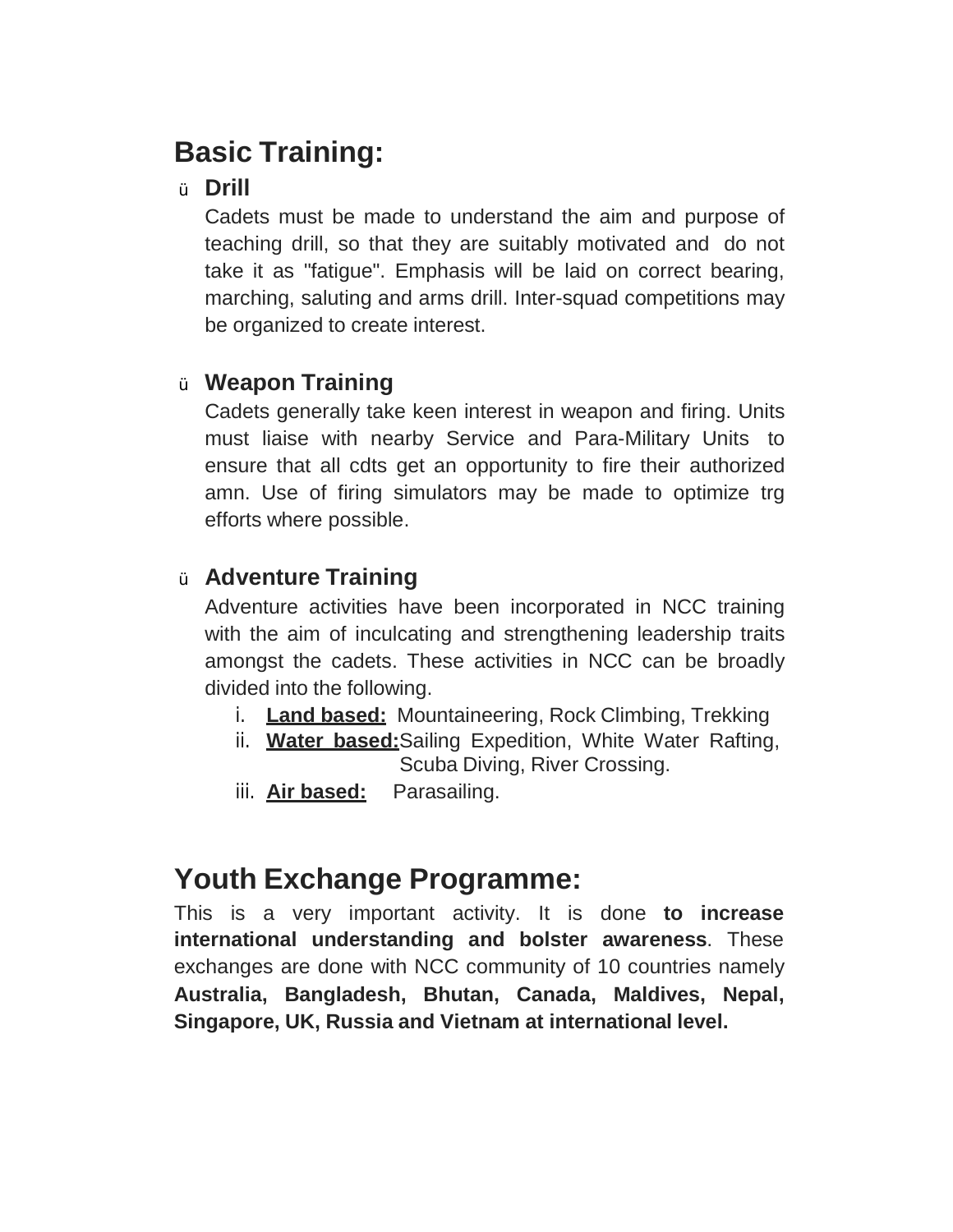## **N.C.C. Camps:**

The participation in caps is compulsory for appearing in NCCexamination. Major NCC camps are as under:

- 1 Leadership Camp
- I Thal Sainik Camp (TSC)
- <sup>l</sup> Vayu Sainik Camp
- <sup>l</sup> Nau Sainik Camp
- **Rock Climbing Camp**
- 1 Trekking Camp
- I National Integration Camp (NIC)
- <sup>l</sup> Army Attachment Camp (AAC)
- <sup>l</sup> Air Force Attachment Camp (AAC)
- **I** Ship Attachment Camp
- **Republic Day Camp (RDC)**
- **Annual Training Camp(ATC)**

### **Certification Programme:**

#### <sup>l</sup> **General**

The eligibility conditions and the general procedure for the conduct of the Certificate Examination for Cadets of Senior and Junior Division/Wings NCC(All wings) have been issued by this HQ from time to time. The aim of this Directive is to consolidate all such instruction and revise these, where necessary.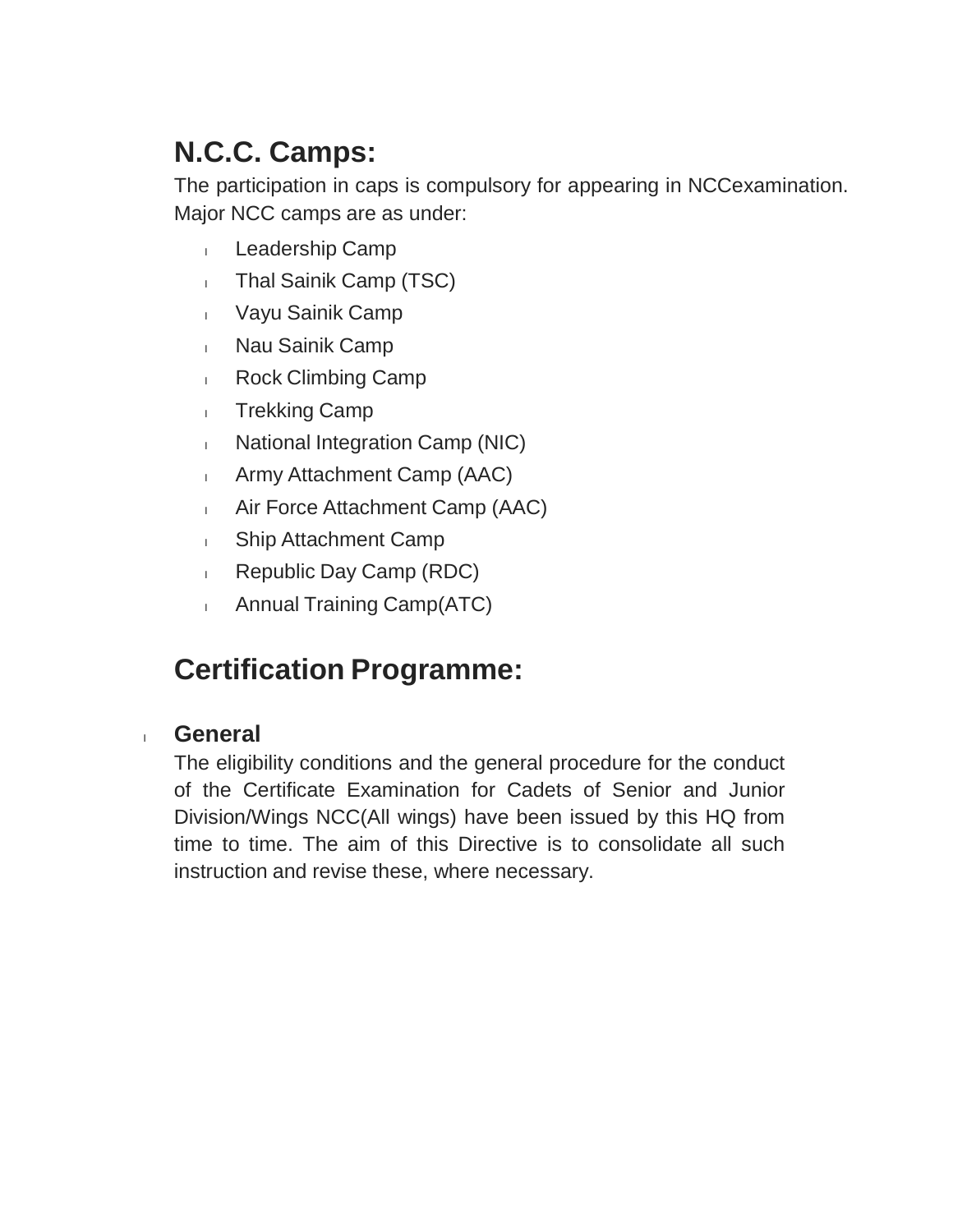#### **Type of Examination**

The type of Certificate Examination and the unit in which these are held are given below :

> Certificate 'B'& 'C' Senior Wing NCC

#### **For "B" Certificate Examination:**

- Ÿ Cadet must be in second year of SW NCC Training
- Ÿ Must have attended one Annual Training Camp / NIC / Attachment Training with Regular Army, Navy, Air Force Units.
- Ÿ The cadet must have attended a minimum of 75% of total training period laid down in the syllabus for the first and second years for Senior Division Wing NCC (All Wings). Break in the NCC service of the cadet SD / SW prior to appearing in the exam should not exceed more than **18 months** at one time, after his discharge to count his service for Certificate 'B' Examination. In case the break exceed 18 months the following procedure will be adopted.

"If he/she had been on the unit rolls for a minimum of two years before his/her discharge and had attended **75% of the total periods during his/her NCC service** he/she will need another **45 periods** of training to become eligible for certificate 'B' Examination. In all other cases where above conditions are not fulfilled, the cadet must attend a minimum 75% periods of the first and second years of training."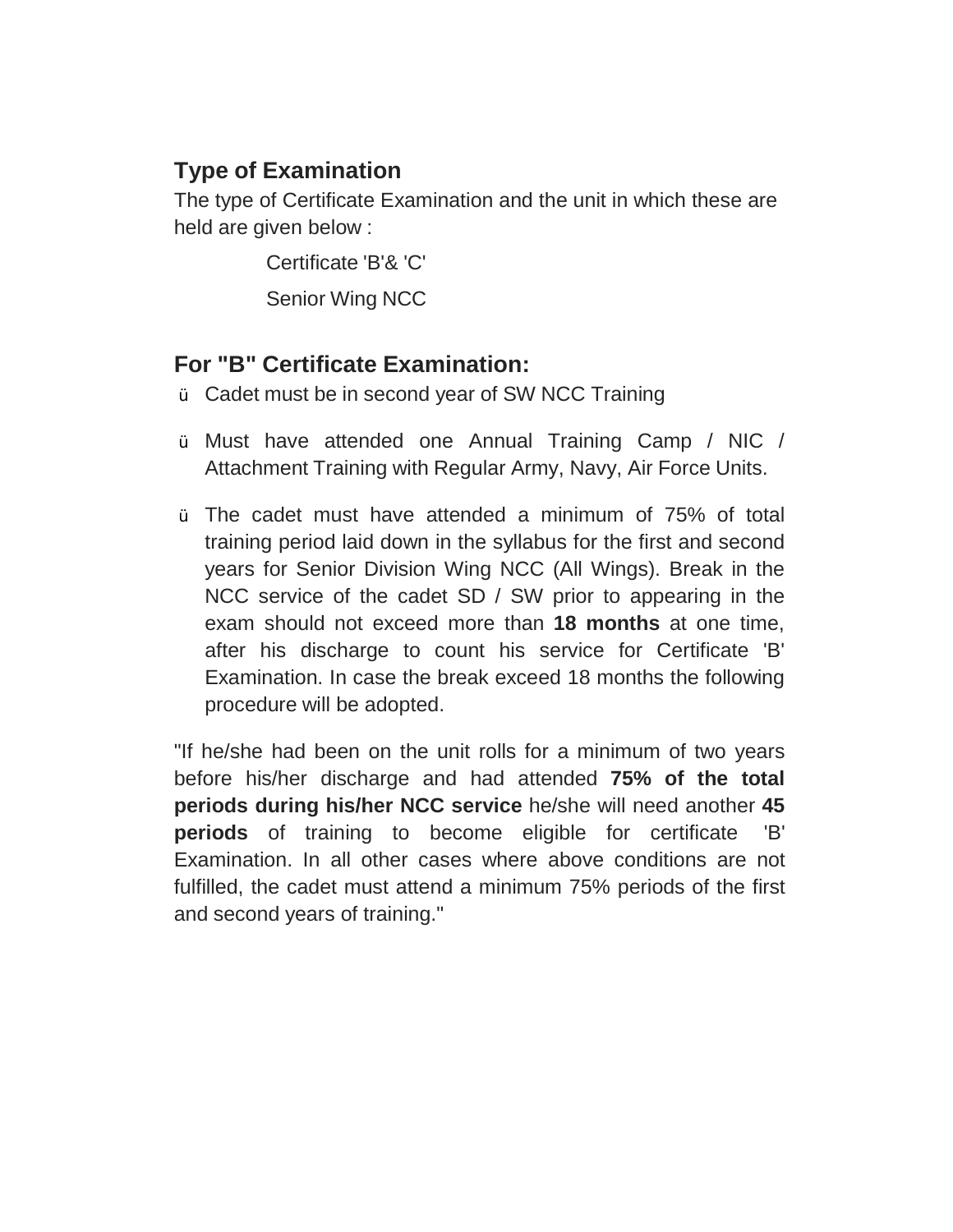### **For "C" Certificate Examination**

- Ÿ Cadet must have passed 'B' certificate.
- Ÿ The Cadet must be in second/third year of SD/SW NCC **Training**
- Ÿ The Cadet must have attended a minimum of 75% of the periods of 3rd year syllabus during the academic session.
- Ÿ Break in the NCC Service of the SD/SW Cadet prior to appearing in the exam should not exceed more than 18 months at one time, after his discharge to count his previous service for Certificate 'C' examination. In case the break exceeds 18 months, the following procedure will be adopted.

"If he/she had been on the Unit rolls for a minimum of two years before his/her discharge and had attended **75% of the total period during his/her NCC service, he/she will need another 45 periods of training to become eligible for Certificate 'C' Examination**. In all other cases where above conditions are not fulfilled, the Cadet must attend a minimum of 75% periods of the first and second year of training."

Ÿ Must have attended two Camp.

### **NCC at Avadh Girls' Degree College-**

NCC is administered by **Ministry of Defence** and is headed by a **Director General (DG) of the rank of Lieutenant General** who monitors its functioning through the DG NCC HQ in Delhi. AGDC students are attached with **Army Wing under 19 UP Girls Battalion NCC, Lucknow, Lucknow Directorate in Senior Wing (SW) of National Cadet Corps since 26th September 2017.** The AGDC NCC unit provides several opportunities to the cadets . It encourages cadets to participate in various activities throughoutthe year which includes attending various prestigious National and International camps and parades like **Youth Exchange Programme (YEP), Republic Day Parade, Thal Sainik Camp, All India Trekking Camp, National Integration Camp,Combined Annual Training Camp / Annual Training Camp, Rock Climbing Camp, Para Sailing / Slithering Camp, Advance**